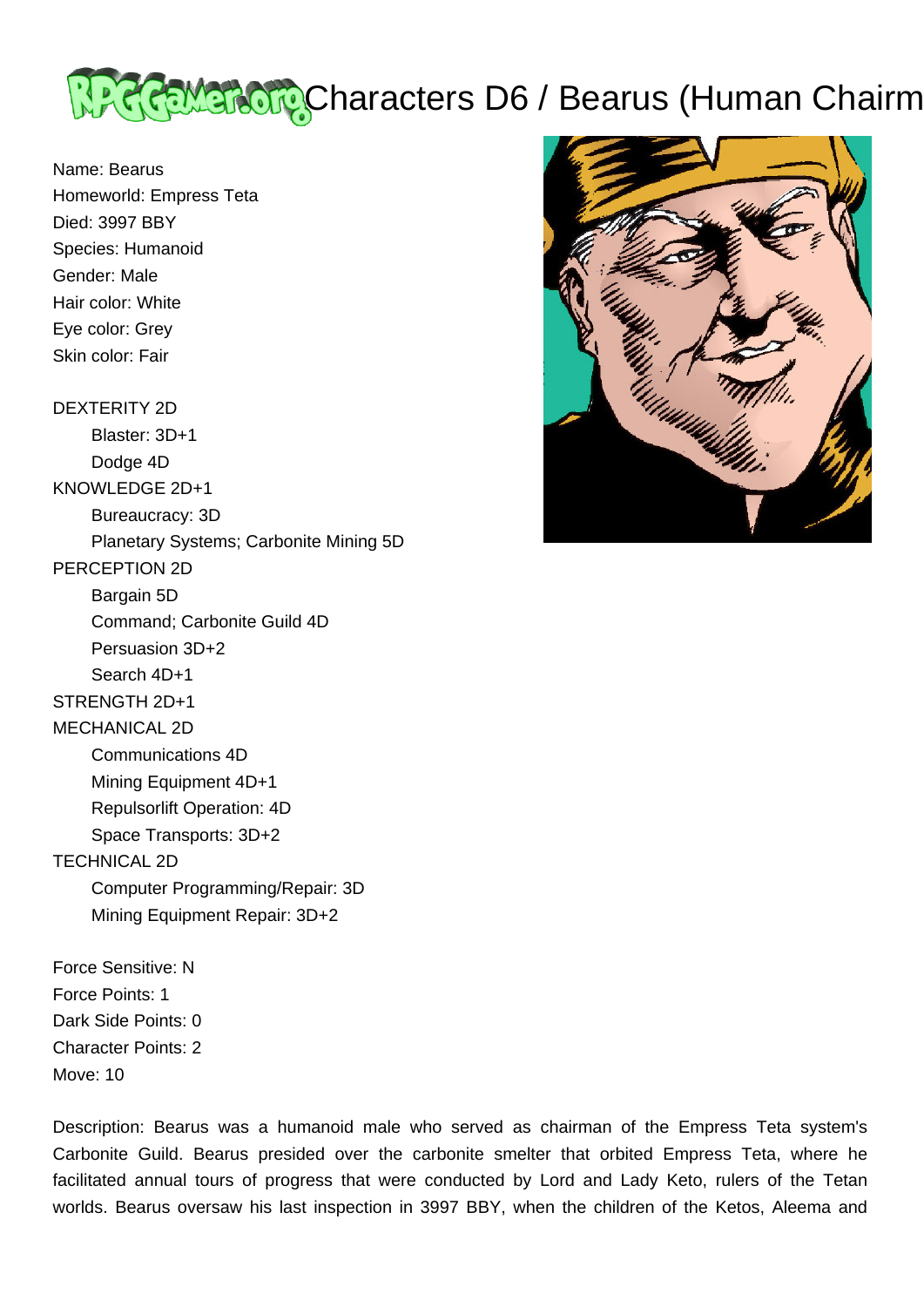Satal, arrived on station to initiate their political takeover of the Empress Teta system under the guise of their new Sith cult, the Krath. All of the Tetan officials present were killed, and Bearus was among the casualties, having first been overcome by the Krath's Sith magic and then forced into a vat of molten carbonite.

# **Biography**

## Mining executive

Bearus was a humanoid male politician native to the Empress Teta star system. He obtained a position within the system's Carbonite Guild, an influential mining conglomerate that worked in close correspondence with the Tetan Monarchy. Bearus eventually rose to the title of guild chairman, and under his leadership, the guild saw great success with the production of carbonite, a mined ore that was an integral component in the manufacture of starship parts, most notably hyperdrive engines. By 3997 BBY, the guild's profit margin had risen by fifteen percent under the leadership of Bearus, which in turn provided a significant boost to the already flourishing Tetan economy.

Bearus operated from a carbonite smelter space station that orbited the system's capital world of Empress Teta. The Emperor and Empress of the Tetan worlds, Lord Keto and his sister Magda, conducted annual inspections of Bearus' smelter station and its production progress. During the inspection of 3997 BBY, the Ketos arrived as scheduled, and Bearus escorted them through his facility. In the midst of the tour, Bearus was made aware that the children of the Ketos, Aleema and her cousin Satal, were en route to the station. The chairman was reluctant to grant them permission to enter at first, knowing that their presence was a breach of protocol, and that only sanctioned officials were allowed to attend such important matters of state. However, he allowed for their entry onto the station, believing that their arrival would not detract from Lord Keto's inspection.

## Krath takeover

Bearus' efforts to improve the production of carbonite pleased Lord Keto, who noted that the significant rise in the station's net revenue directly resulted in a substantial boost in the Tetan system's overall wealth and influence. However, when Lord Keto learned of Bearus' decision to admit Aleema and Satal on board the smelter, he chastised the guild chairman for his insubordination. Bearus offered to have the children sent away, but Lord Keto relented, and instead blamed their royal tutor for the mishap. Aleema and Satal arrived at that moment, declaring themselves and their new Krath Sith cult the new governing body of the Empress Teta system, and proceeded to subdue the present Tetan officials. Lord Keto ordered Bearus to summon the authorities and have Aleema and Satal taken into custody, but when the chairman reached for a comlink, Aleema used Sith magic to transform it into a monster, and it attacked Bearus.

With the Krath's violent coup underway, Bearus was among the Tetan officials with Lord and Lady Keto who were ordered by Aleema and Satal into the adjacent carbonite smelting chamber. Once inside, each of them was forced into a vat of molten carbonite, where they fell to their deaths. Bearus was no exception, and suffered a quick demise at the hands of the Krath usurpers.

### Personality and traits

Bearus was an accomplished politician and business executive, evidenced by his successful operation of